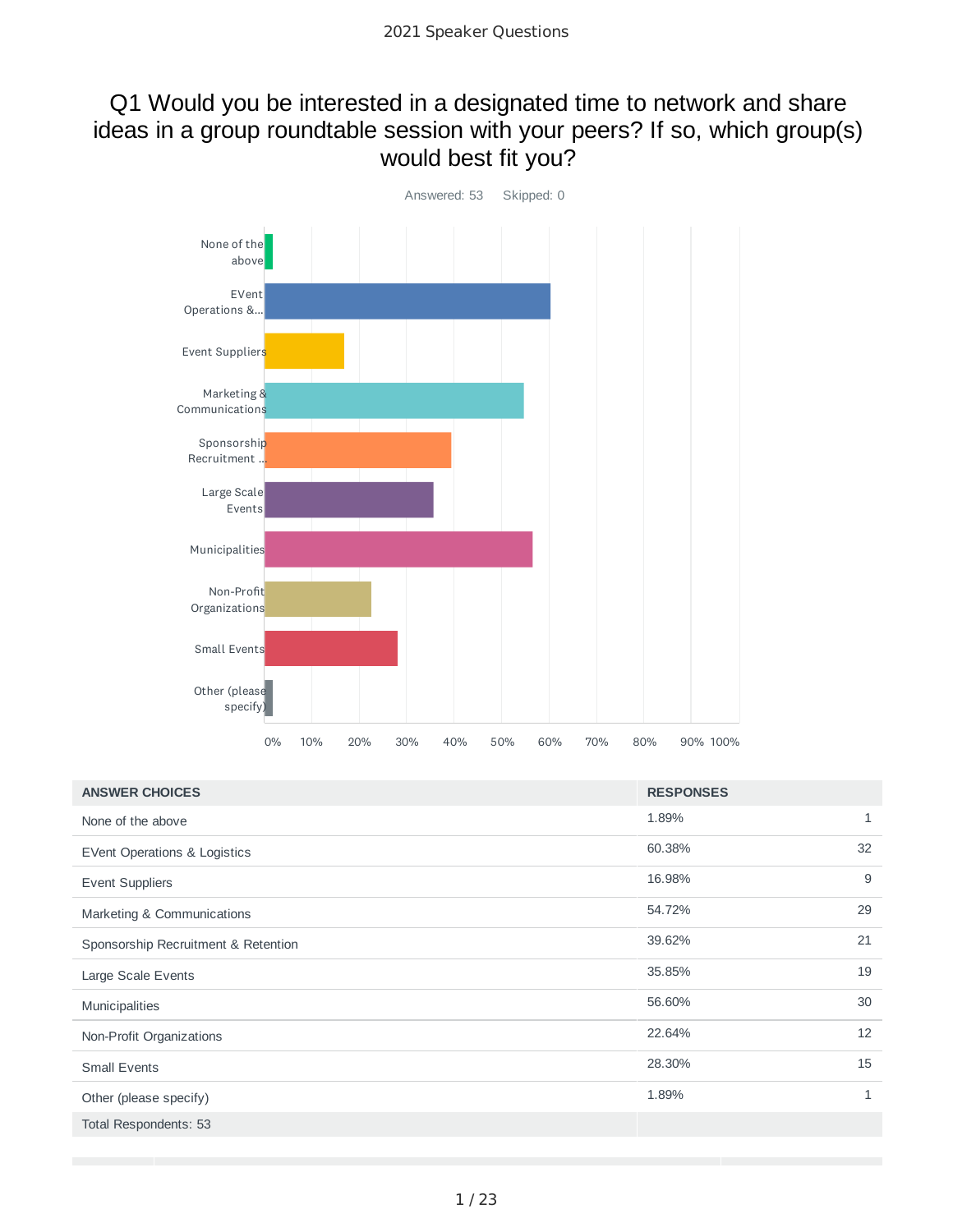#### Speaker Questions

| <b>OTHER (PLEASE SPECIFY)</b>                    | <b>DATE</b>       |
|--------------------------------------------------|-------------------|
| How to buy the the right talent for your events! | 6/24/2021 7:40 PM |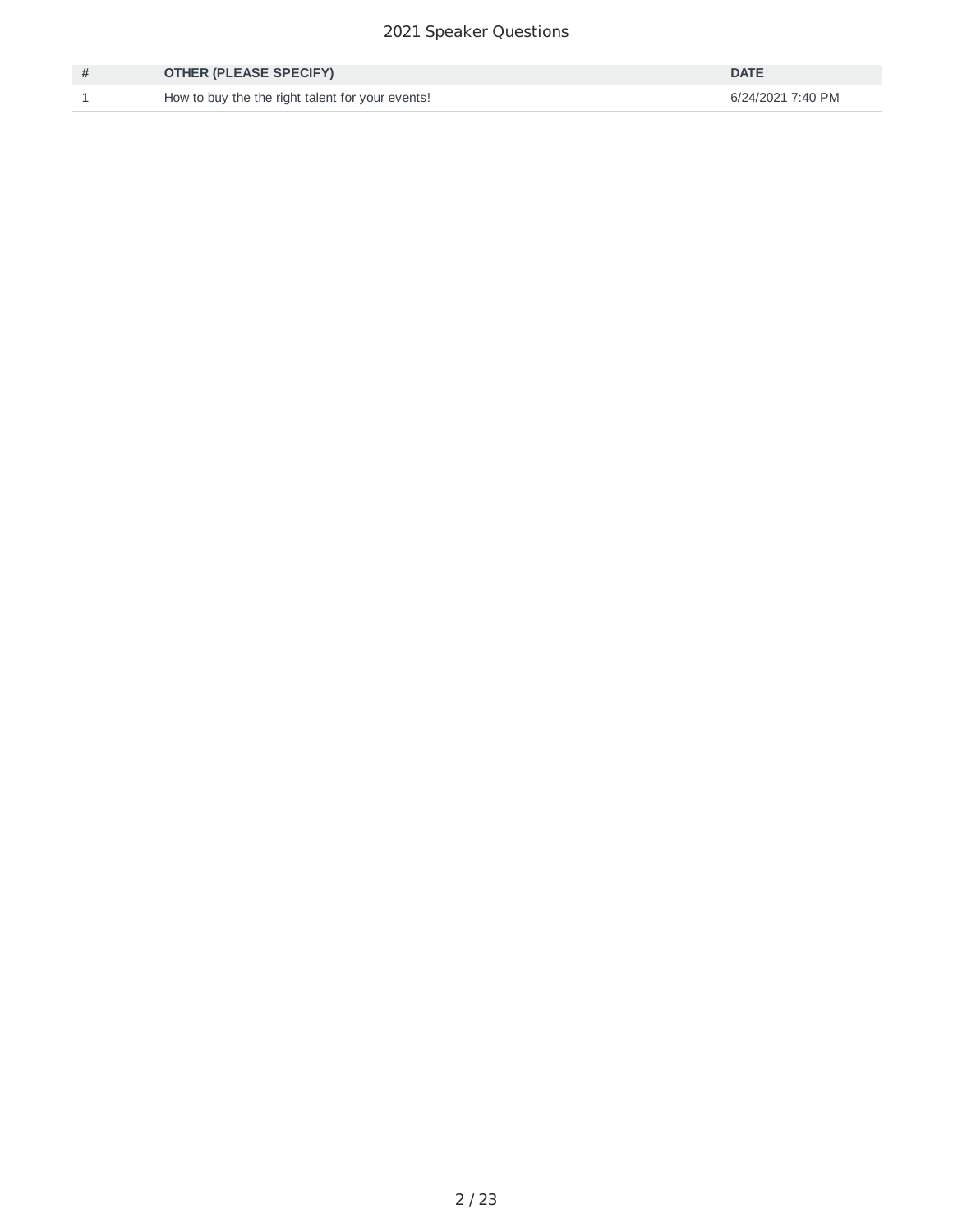### Q2 Are there any topics that you would like to discuss with your peers or colleagues in a group setting? Any challenges you would like to get feedback on?

Answered: 33 Skipped: 20

| #  | <b>RESPONSES</b>                                                                                                                                                                                                                                                                                                            | <b>DATE</b>        |
|----|-----------------------------------------------------------------------------------------------------------------------------------------------------------------------------------------------------------------------------------------------------------------------------------------------------------------------------|--------------------|
| 1  | Diversity / Inclusion on events.                                                                                                                                                                                                                                                                                            | 6/29/2021 5:11 PM  |
| 2  | Insurance                                                                                                                                                                                                                                                                                                                   | 6/27/2021 1:00 PM  |
| 3  | Right talent for your event! How to buy! Not to get ripped off!                                                                                                                                                                                                                                                             | 6/24/2021 7:40 PM  |
| 4  | I would like to discuss event logistics and planning.                                                                                                                                                                                                                                                                       | 6/23/2021 8:26 AM  |
| 5  | How to write a sponsorship package                                                                                                                                                                                                                                                                                          | 6/22/2021 2:23 PM  |
| 6  | safety protocols of every sort, not just Covid-19 - crowd safety, active shooter, or like a crisis<br>communications discussion about how to have a plan in place for every situation.                                                                                                                                      | 6/22/2021 8:13 AM  |
| 7  | Sponsor opportunity, as the Event Manager, there is a designated role in which I have for the<br>Special Eventsthere is a designated coworker who works on sponsorship, I am trying to get<br>her more motivated, and trying to get our sponsors more interacitve. Preventing the use of "low<br>hanging fruit" if you will | 6/21/2021 6:01 PM  |
| 8  | Challenges: Restarting very interactive, live events in the wake of COVID. Particularly<br>insurance and legal issues.                                                                                                                                                                                                      | 6/21/2021 4:14 PM  |
| 9  | Music licensing (ASCAP, BMI, SESAC, GMR)                                                                                                                                                                                                                                                                                    | 6/21/2021 4:01 PM  |
| 10 | How do you deal with seriously high maintenance residents??                                                                                                                                                                                                                                                                 | 6/21/2021 3:18 PM  |
| 11 | <b>None</b>                                                                                                                                                                                                                                                                                                                 | 6/21/2021 2:49 PM  |
| 12 | The integration of technology                                                                                                                                                                                                                                                                                               | 6/21/2021 1:30 PM  |
| 13 | Sponsorship                                                                                                                                                                                                                                                                                                                 | 6/21/2021 1:07 PM  |
| 14 | Marketing (social/digital, other) and sponsorship (recruiting, retaining)                                                                                                                                                                                                                                                   | 6/21/2021 12:33 PM |
| 15 | Terms and Conditions of Sponsorships. Biggest failures and successes. Obstacles and<br>Challenges and ways to overcome them.                                                                                                                                                                                                | 6/21/2021 12:27 PM |
| 16 | Vendor (arts & crafts) recruitment, retention, rotation, policies, enforcement, etc.                                                                                                                                                                                                                                        | 6/21/2021 12:16 PM |
| 17 | Events requesting fee waivers and any municipalities experiencing environmental activist (i.e.<br>no plastic)                                                                                                                                                                                                               | 6/21/2021 12:15 PM |
| 18 | Measuring roi for sponsors Measuring economic impact of events                                                                                                                                                                                                                                                              | 6/21/2021 12:13 PM |
| 19 | any and all topics would interest me                                                                                                                                                                                                                                                                                        | 6/21/2021 12:05 PM |
| 20 | Upholding positive vendor communications                                                                                                                                                                                                                                                                                    | 6/21/2021 11:55 AM |
| 21 | Not that I can think of.                                                                                                                                                                                                                                                                                                    | 6/21/2021 11:50 AM |
| 22 | cant think of any at the moment.                                                                                                                                                                                                                                                                                            | 6/21/2021 11:42 AM |
| 23 | Latest tips and techniques                                                                                                                                                                                                                                                                                                  | 6/21/2021 11:37 AM |
| 24 | Managing large crowds in an open to public space Monitoring security in an outdoor festival<br>with multiple entry points                                                                                                                                                                                                   | 6/21/2021 11:32 AM |
| 25 | Covid plans for the fall and beyond                                                                                                                                                                                                                                                                                         | 6/21/2021 11:32 AM |
| 26 | How to penetrate the 55 and over market in Florida                                                                                                                                                                                                                                                                          | 6/16/2021 5:38 PM  |
| 27 | Vendor Insurance Requirements                                                                                                                                                                                                                                                                                               | 6/15/2021 10:44 AM |
| 28 | Any trends for those that have had in-person events post-covid.                                                                                                                                                                                                                                                             | 6/15/2021 10:16 AM |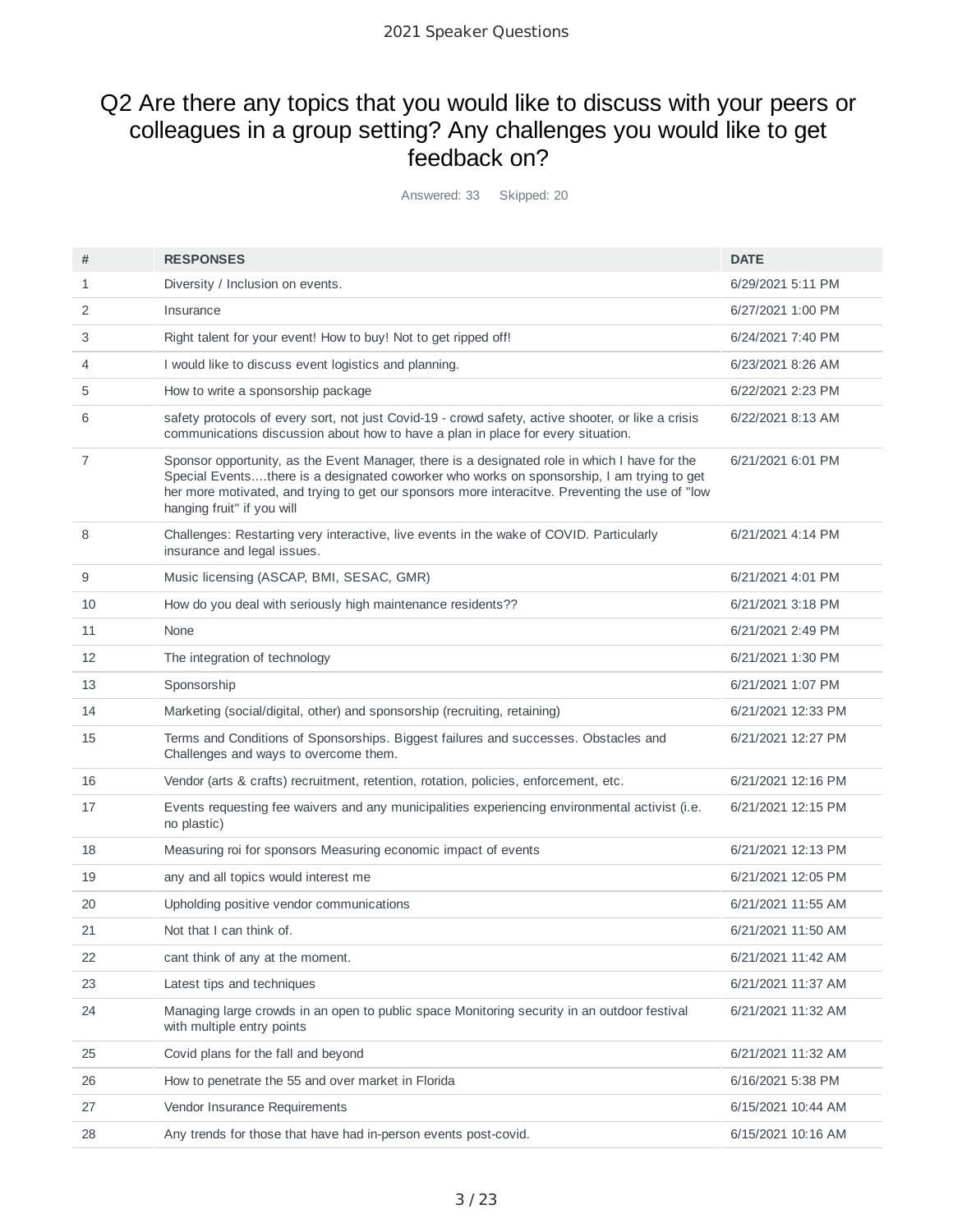#### Speaker Questions

| 29 | event capacity, best practices and how signage can assist                                  | 6/15/2021 9:50 AM |
|----|--------------------------------------------------------------------------------------------|-------------------|
| 30 | Controlling alcohol sales during special events that take place within business districts. | 6/15/2021 9:46 AM |
| 31 | Getting sponsorship after Covid.                                                           | 6/15/2021 9:45 AM |
| 32 | <b>NA</b>                                                                                  | 6/15/2021 9:38 AM |
| 33 | Event layout and better gauging what the public wants/expects.                             | 6/15/2021 9:30 AM |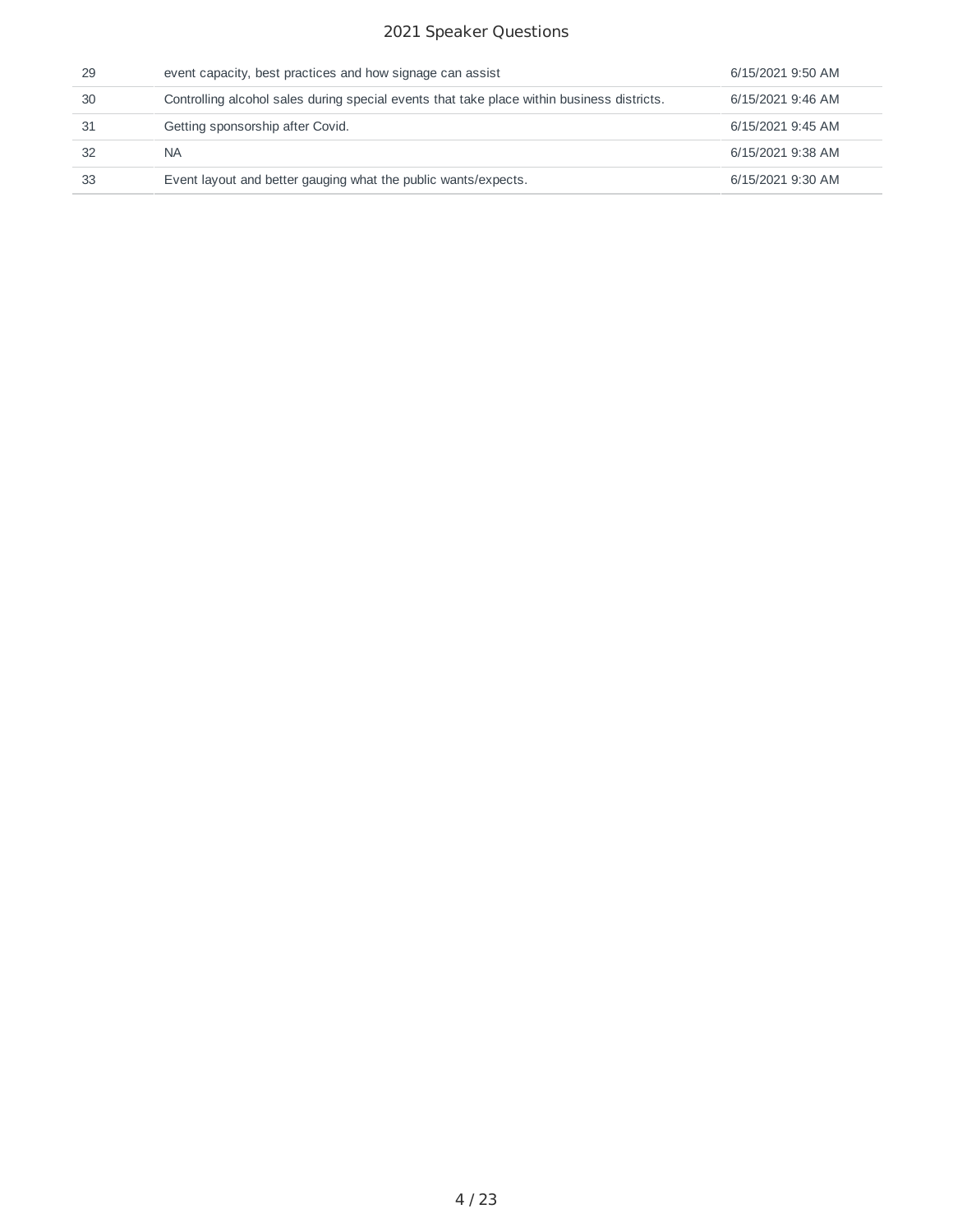## Q3 What do you find difficult when it comes to sponsorships? Check all that apply



| <b>ANSWER CHOICES</b>                                                                   | <b>RESPONSES</b> |    |
|-----------------------------------------------------------------------------------------|------------------|----|
| Finding the time to make calls and send out sponsorship information                     | 25.00%           | 13 |
| Finding the right sponsor contacts within companies who would consider our sponsorships | 46.15%           | 24 |
| Building and designing sponsorship sales materials                                      | 19.23%           | 10 |
| Pricing our sponsorship assets and sponsorship packages                                 | 34.62%           | 18 |
| Prospecting (finding the potential sponsors)                                            | 40.38%           | 21 |
| The negotiation process                                                                 | 19.23%           | 10 |
| Getting prospects to return my calls or emails                                          | 25.00%           | 13 |
| N/A (I don't sell sponsorships)                                                         | 17.31%           | 9  |
| Other (please specify)                                                                  | 7.69%            | 4  |
|                                                                                         |                  |    |

Total Respondents: 52

| # | <b>OTHER (PLEASE SPECIFY)</b>                                                                             | <b>DATE</b>       |
|---|-----------------------------------------------------------------------------------------------------------|-------------------|
|   | Engaging the coworker who has been sponsorship lately for years, in the new exciting sponsor<br>platforms | 6/21/2021 6:01 PM |
|   | I am blessed to not have any difficulties with sponsors!!                                                 | 6/21/2021 3:18 PM |
|   | That is not my role in my organization                                                                    | 6/21/2021 2:23 PM |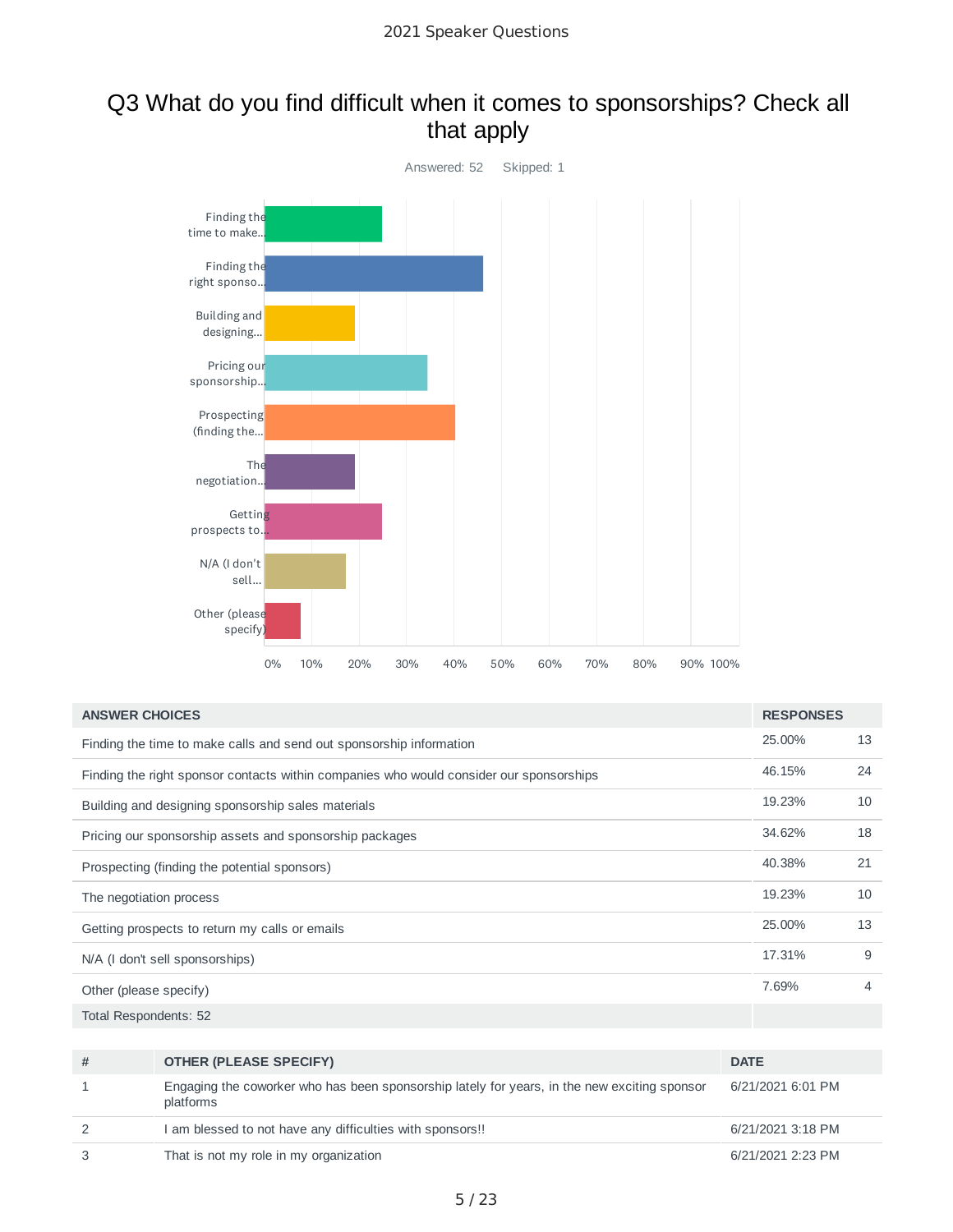| retainin |  |
|----------|--|
|          |  |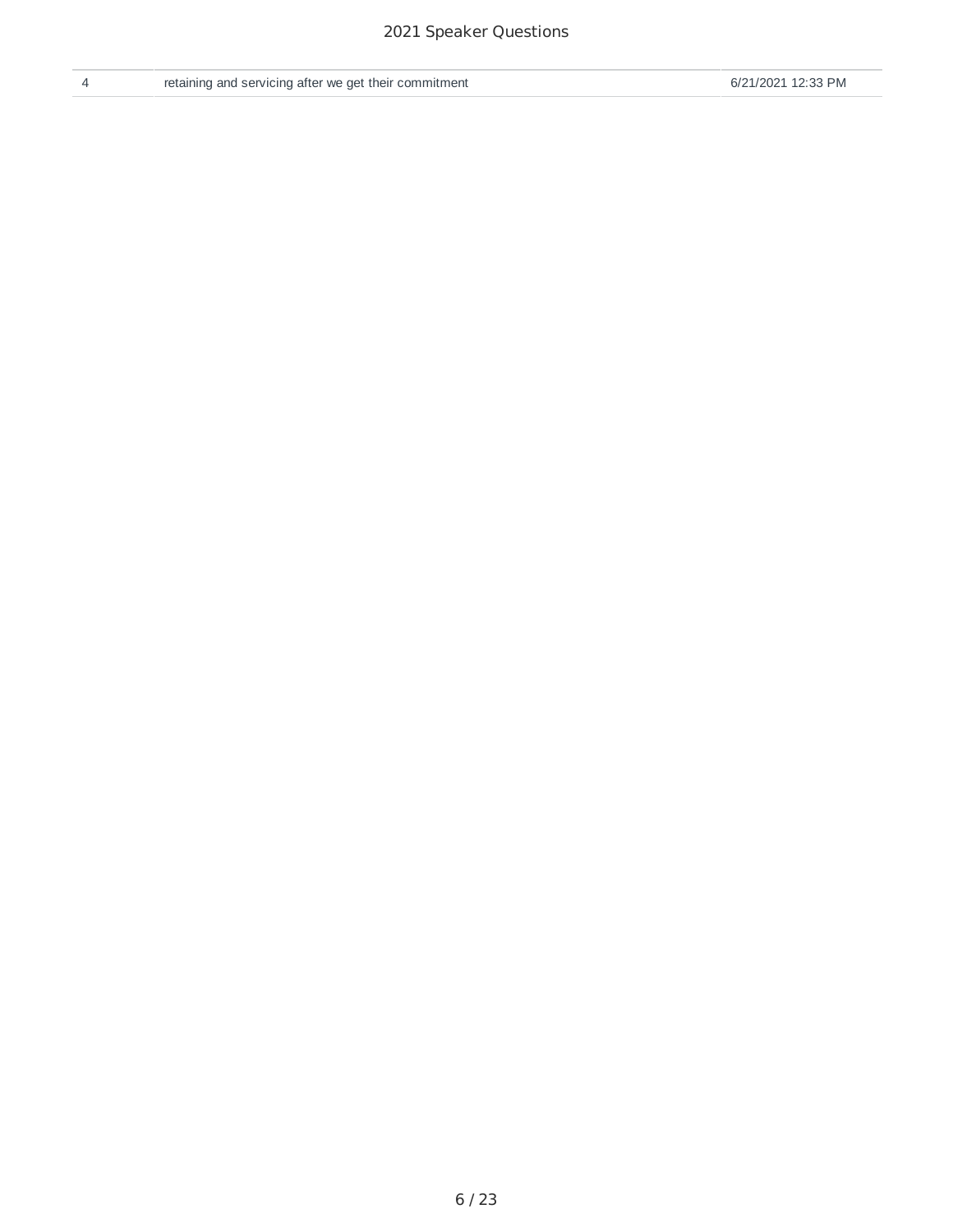# Q4 Our organization has identified ADA accessibility as a priority.



| <b>ANSWER CHOICES</b> | <b>RESPONSES</b> |    |
|-----------------------|------------------|----|
| Yes                   | 73.08%           | 38 |
| <b>No</b>             | 26.92%           | 14 |
| <b>TOTAL</b>          |                  | 52 |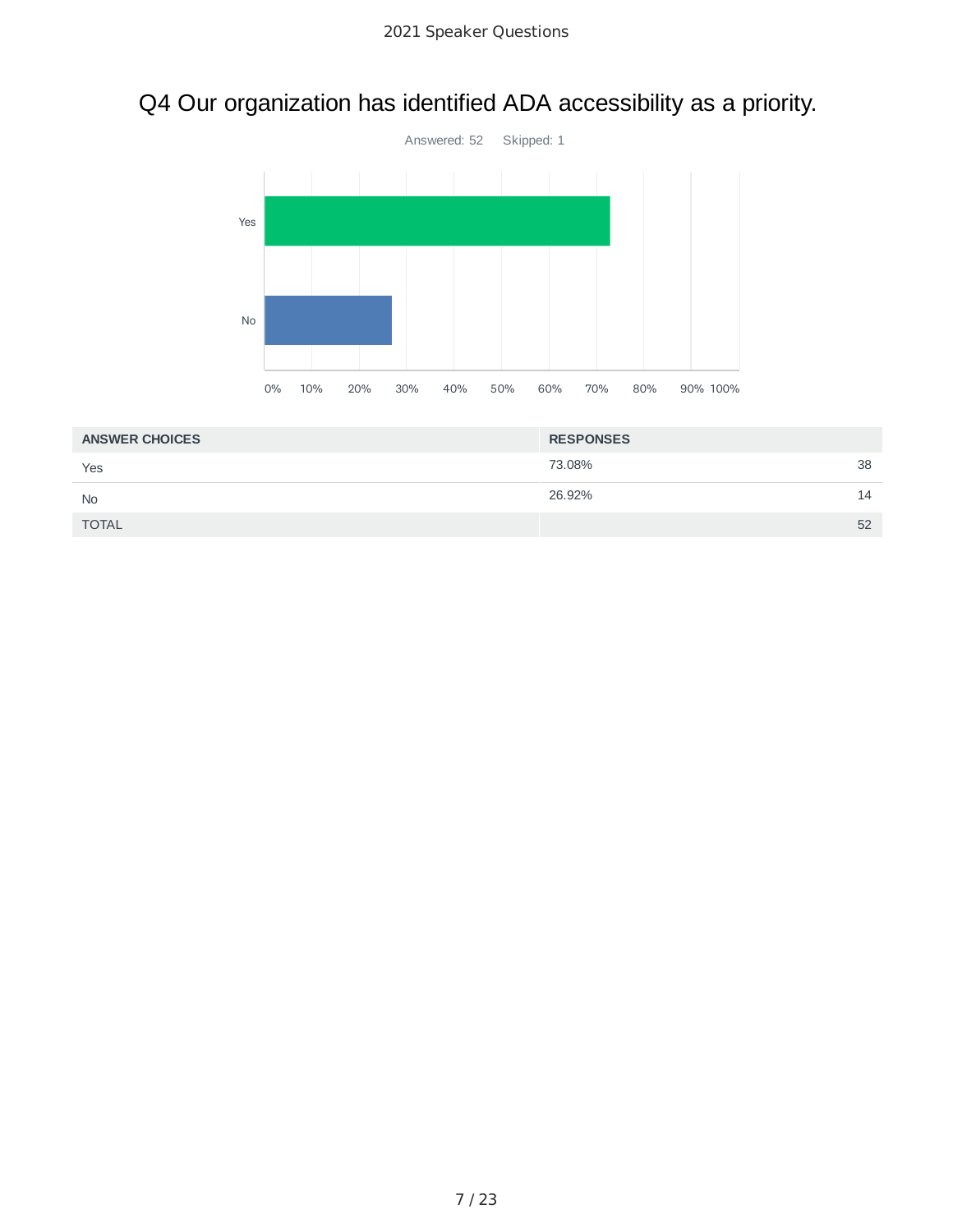# Q5 We make sure all of our social media posts are ADA compliant.



| <b>ANSWER CHOICES</b> | <b>RESPONSES</b> |    |
|-----------------------|------------------|----|
| Yes                   | 46.15%           | 24 |
| <b>No</b>             | 53.85%           | 28 |
| <b>TOTAL</b>          |                  | 52 |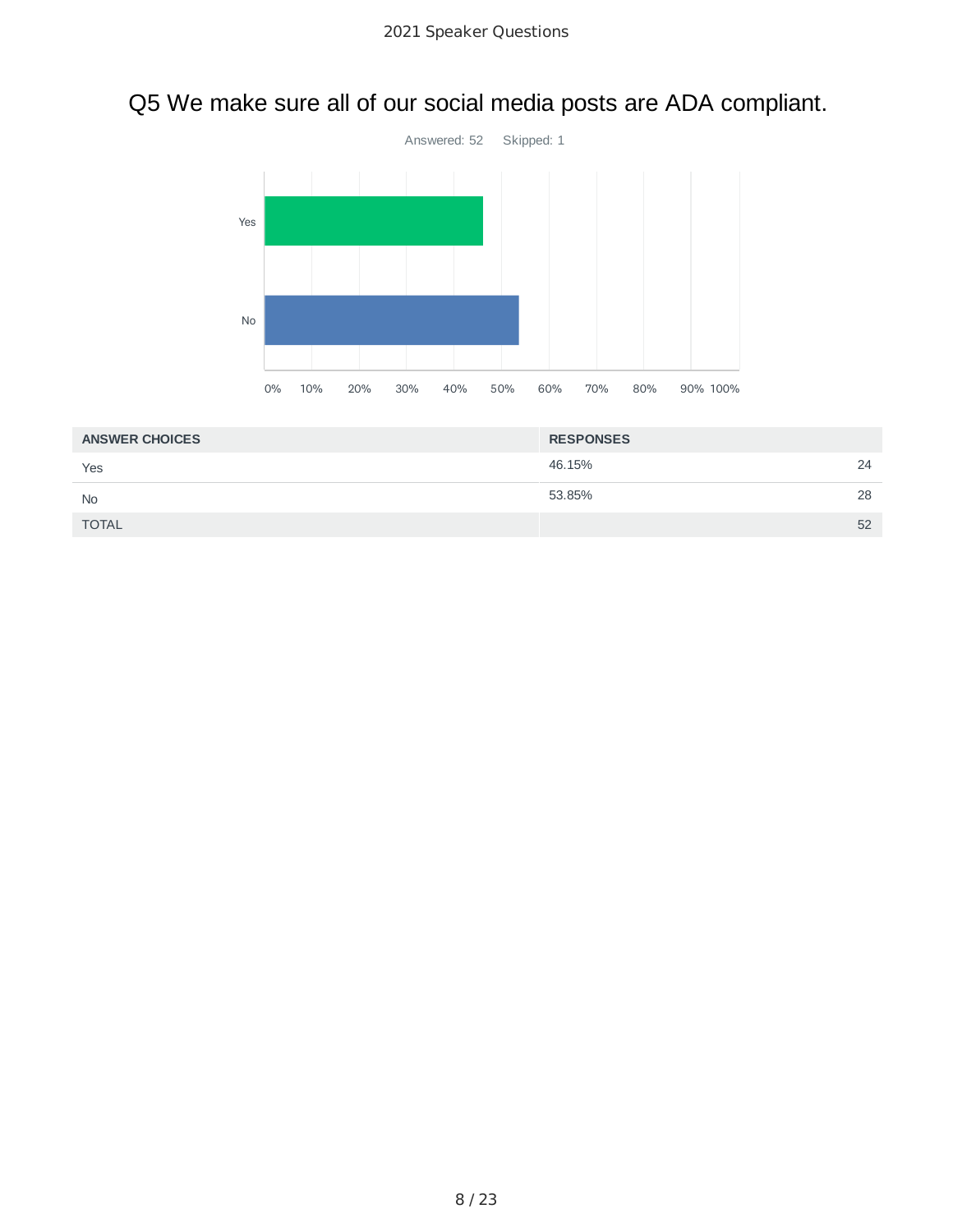# Q6 We didn't even know you COULD make social media posts ADA compliant.



| <b>ANSWER CHOICES</b> | <b>RESPONSES</b> |    |
|-----------------------|------------------|----|
| Yes                   | 39.62%           | 21 |
| <b>No</b>             | 60.38%           | 32 |
| <b>TOTAL</b>          |                  | 53 |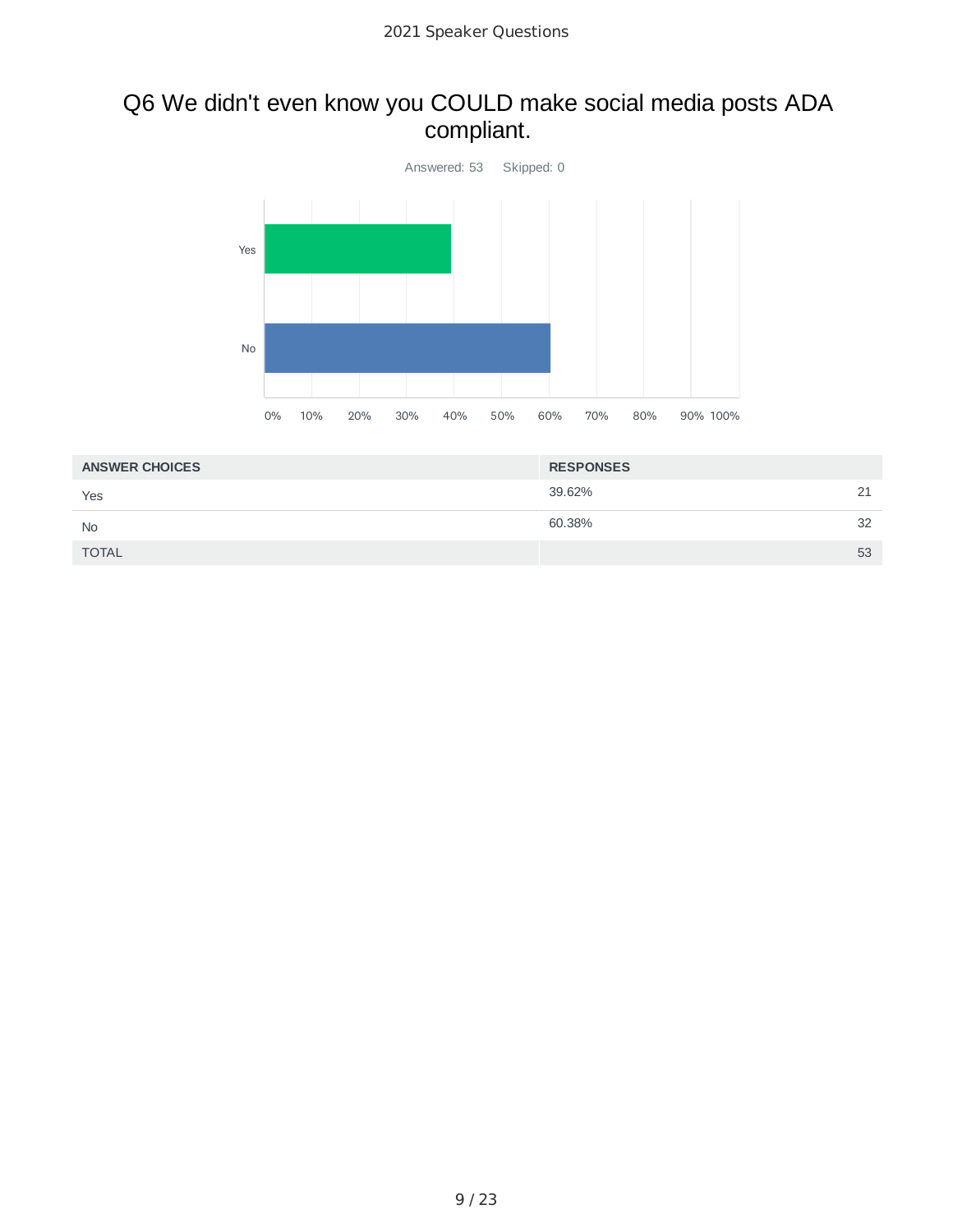# Q7 Do you currently use TikTok for your organization or event?



| <b>ANSWER CHOICES</b> | <b>RESPONSES</b>        |  |
|-----------------------|-------------------------|--|
| Yes                   | 7.55%<br>$\overline{4}$ |  |
| <b>No</b>             | 92.45%<br>49            |  |
| <b>TOTAL</b>          | 53                      |  |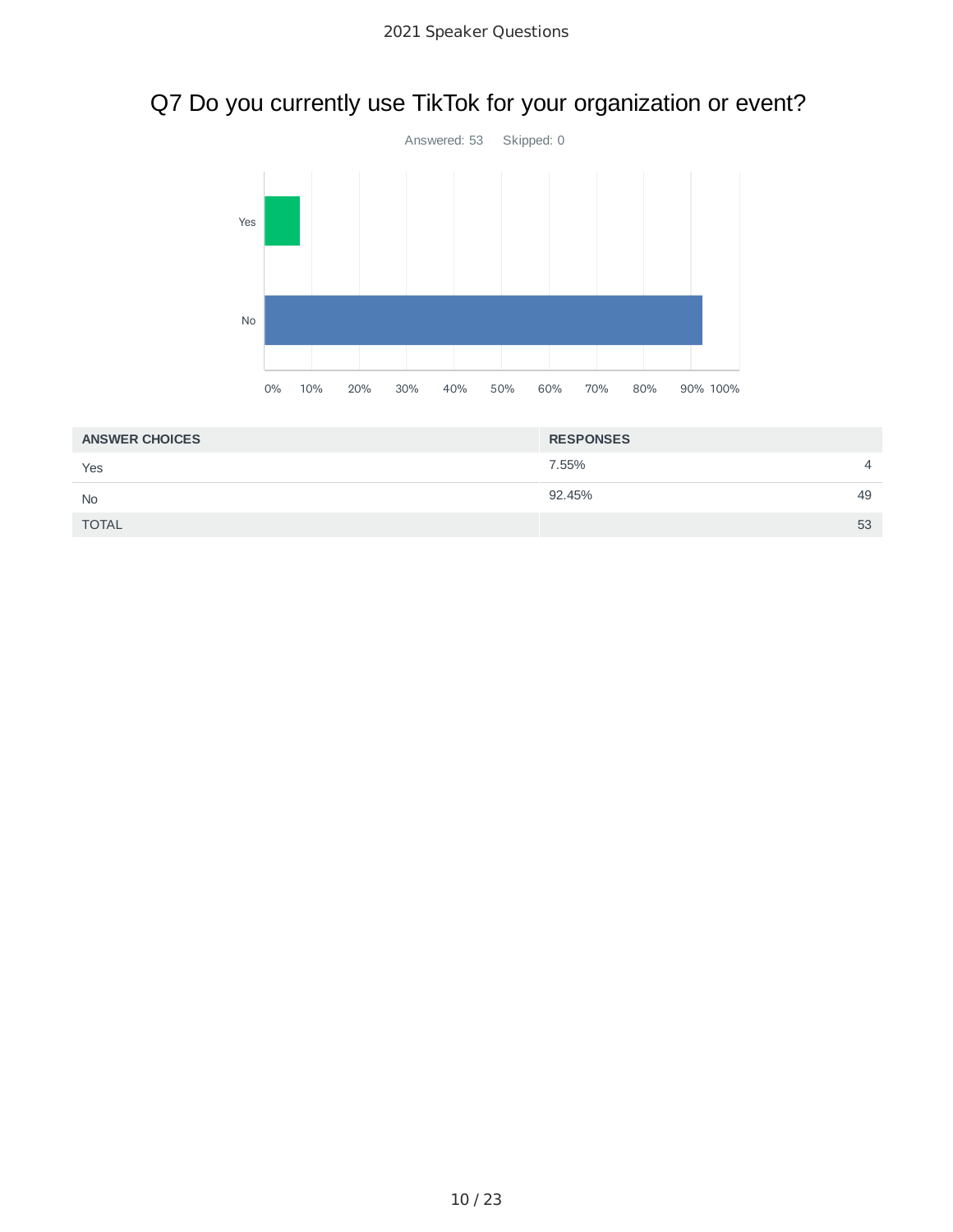# Q8 Do you currently use TikTok personally?



| <b>ANSWER CHOICES</b> | <b>RESPONSES</b> |           |
|-----------------------|------------------|-----------|
| Yes                   | 32.08%           | 17<br>. . |
| <b>No</b>             | 67.92%           | 36        |
| <b>TOTAL</b>          |                  | 53        |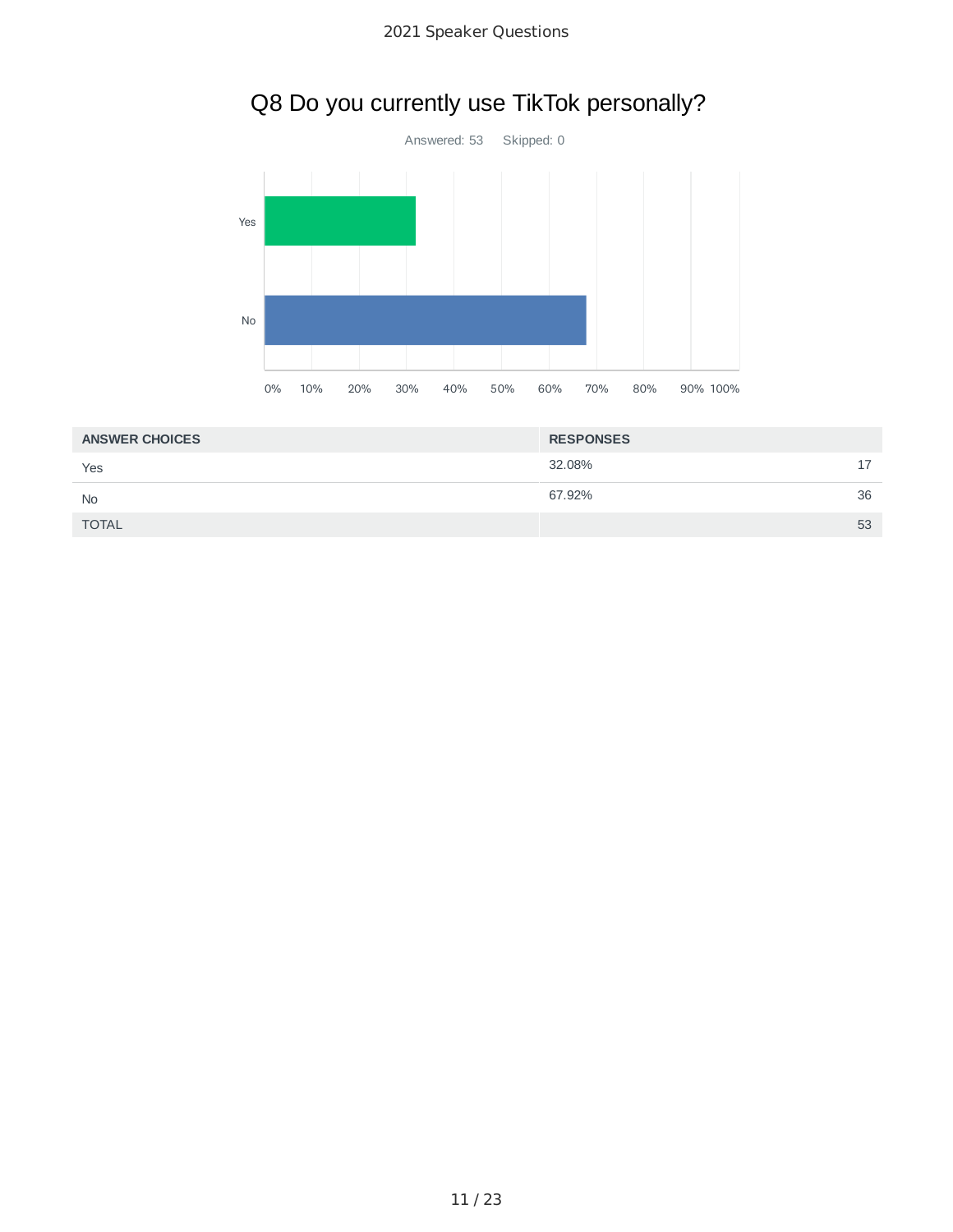## Q9 Which brand(s) have you seen use TikTok as an effective branding tool?

Answered: 31 Skipped: 22

| #  | <b>RESPONSES</b>                                                                                                        | <b>DATE</b>        |
|----|-------------------------------------------------------------------------------------------------------------------------|--------------------|
| 1  | amazon prime                                                                                                            | 6/29/2021 5:11 PM  |
| 2  | none                                                                                                                    | 6/27/2021 1:00 PM  |
| 3  | N/A                                                                                                                     | 6/23/2021 8:26 AM  |
| 4  | None                                                                                                                    | 6/22/2021 2:23 PM  |
| 5  | I cannot think of a specific brand, but more so influencers and actors who contribute to a brand<br>they are a part of. | 6/22/2021 8:13 AM  |
| 6  | n/a                                                                                                                     | 6/21/2021 6:01 PM  |
| 7  | Oceanspray                                                                                                              | 6/21/2021 4:01 PM  |
| 8  | None                                                                                                                    | 6/21/2021 2:49 PM  |
| 9  | N/A                                                                                                                     | 6/21/2021 1:56 PM  |
| 10 | None                                                                                                                    | 6/21/2021 1:07 PM  |
| 11 | n/a                                                                                                                     | 6/21/2021 12:33 PM |
| 12 | None                                                                                                                    | 6/21/2021 12:18 PM |
| 13 | N/A                                                                                                                     | 6/21/2021 12:16 PM |
| 14 | N/A                                                                                                                     | 6/21/2021 12:15 PM |
| 15 | ? need to know more about it.                                                                                           | 6/21/2021 12:13 PM |
| 16 | n/a                                                                                                                     | 6/21/2021 11:55 AM |
| 17 | Sports teams by far                                                                                                     | 6/21/2021 11:53 AM |
| 18 | Since I do not have TikTok I don't know of any                                                                          | 6/21/2021 11:50 AM |
| 19 | don't use it often enough                                                                                               | 6/21/2021 11:44 AM |
| 20 | unless they are posted to Facebook i really haven't seen any                                                            | 6/21/2021 11:42 AM |
| 21 | None, I tend to scroll past TikTok Ads                                                                                  | 6/21/2021 11:42 AM |
| 22 | Can't say I pay attention enough to ads to know.                                                                        | 6/21/2021 11:32 AM |
| 23 | <b>NA</b>                                                                                                               | 6/21/2021 11:32 AM |
| 24 | Don't know                                                                                                              | 6/16/2021 5:38 PM  |
| 25 | Bang Energy,                                                                                                            | 6/15/2021 11:32 AM |
| 26 | Crumble Cookie                                                                                                          | 6/15/2021 10:16 AM |
| 27 | i do not have tik tok                                                                                                   | 6/15/2021 9:50 AM  |
| 28 | N/a                                                                                                                     | 6/15/2021 9:45 AM  |
| 29 | None that comes to mind                                                                                                 | 6/15/2021 9:38 AM  |
| 30 | N/A                                                                                                                     | 6/15/2021 9:30 AM  |
| 31 | Product placement among influencers is most effective in my opinion.                                                    | 6/15/2021 9:29 AM  |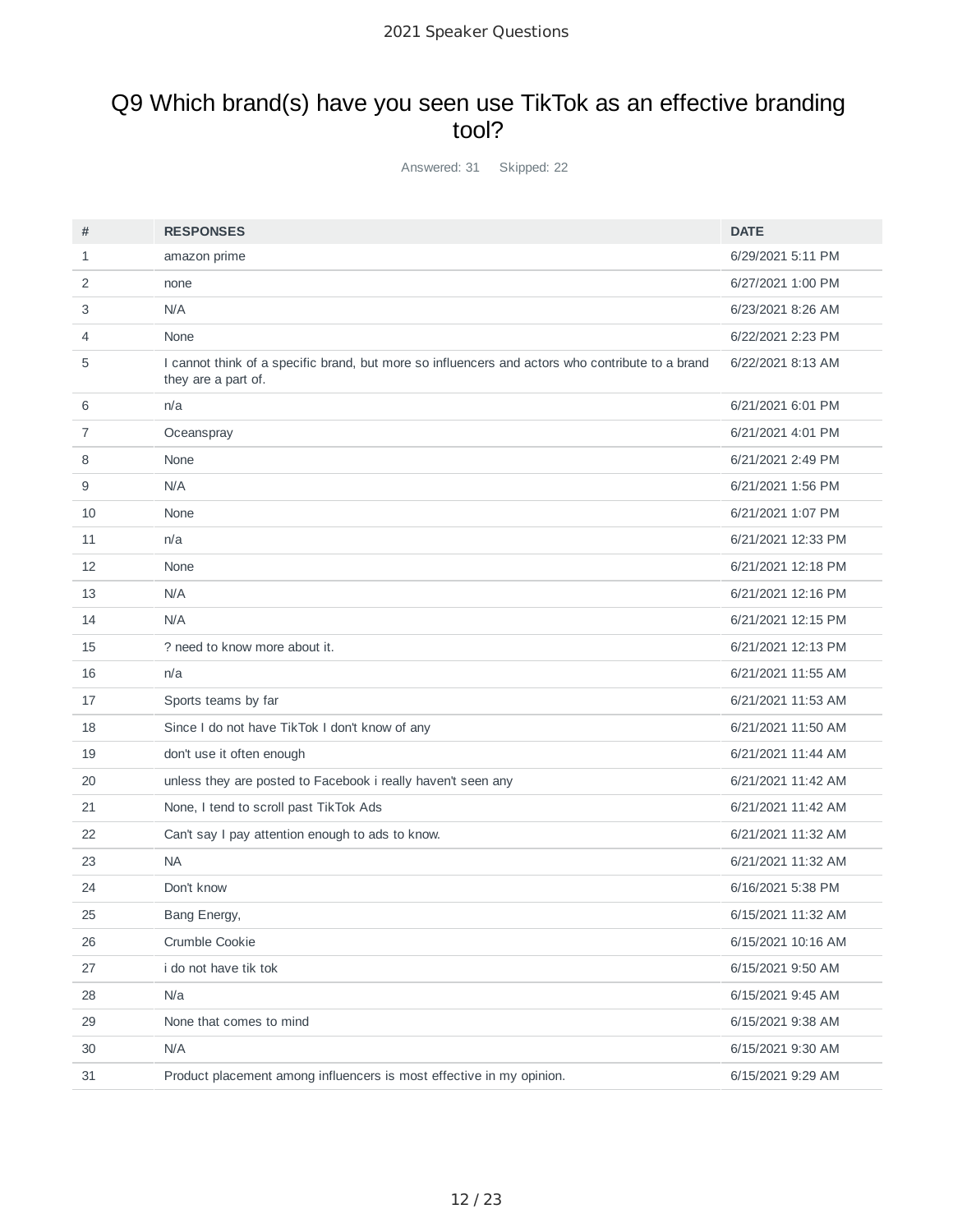#### Q10 Have you hosted or supplied products or services for any in-person live events since the start of Covid-19?



| <b>ANSWER CHOICES</b> | <b>RESPONSES</b> |    |
|-----------------------|------------------|----|
| Yes                   | 81.13%           | 43 |
| <b>No</b>             | 18.87%           | 10 |
| <b>TOTAL</b>          |                  | 53 |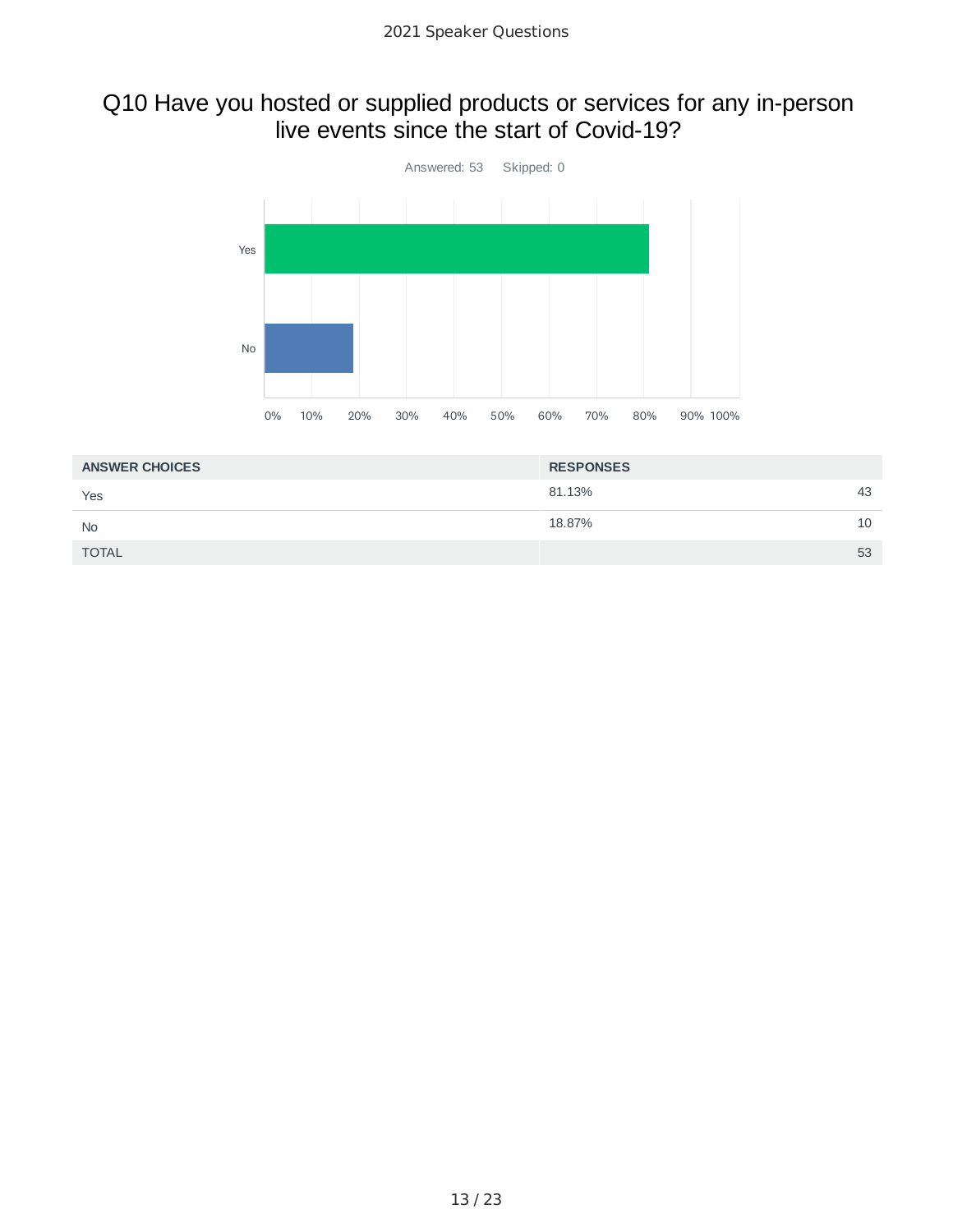

# Q11 If Yes, did your events have restrictions?

| <b>ANSWER CHOICES</b>                                                                   | <b>RESPONSES</b> |    |
|-----------------------------------------------------------------------------------------|------------------|----|
| No restrictions, we operated as normal – maybe with a few extra cleanliness precautions | 15.56%           |    |
| Some restrictions, such as limited capacities were in place                             | 53.33%           | 24 |
| We had events, but they were very regulated or extremely modified in size and/or scope  | 31.11%           | 14 |
| <b>TOTAL</b>                                                                            |                  | 45 |
|                                                                                         |                  |    |

| #  | <b>OTHER (PLEASE SPECIFY)</b>                                                                                                                                                                                                                                                                                                                   | <b>DATE</b>        |
|----|-------------------------------------------------------------------------------------------------------------------------------------------------------------------------------------------------------------------------------------------------------------------------------------------------------------------------------------------------|--------------------|
| 1  | N/A                                                                                                                                                                                                                                                                                                                                             | 6/23/2021 8:26 AM  |
| 2  | We held our annual Memorial Day service that had no restrictions. Our annual 4th of July<br>fireworks was modified to a drive-thru but now is only restricted to vehicle attendance, not<br>individuals. Events have also been held in our parks by other businesses and organizations.<br>Up until May, there were restrictions on capacities. | 6/22/2021 8:13 AM  |
| 3  | Seating in pods for a few months with capacity limit for event entry.                                                                                                                                                                                                                                                                           | 6/21/2021 4:02 PM  |
| 4  | As time went, so did the ease of restrictions. We went from having no events (and trying to<br>help folks create events through instructional videos) to limiting access to opening up to full<br>capacity.                                                                                                                                     | 6/21/2021 2:24 PM  |
| 5  | We used covid detecting dogs                                                                                                                                                                                                                                                                                                                    | 6/21/2021 1:31 PM  |
| 6  | Of course, over time it changed. Started more strict then loosened up based on guidelines etc.                                                                                                                                                                                                                                                  | 6/21/2021 12:33 PM |
| 7  | n/A                                                                                                                                                                                                                                                                                                                                             | 6/21/2021 12:29 PM |
| 8  | Follow the CDC guidelines and those of the County and City's as well. Face masks, social<br>distancing and limited attendance                                                                                                                                                                                                                   | 6/21/2021 12:15 PM |
| 9  | temperature checks, mask enforcement and socially distanced pods                                                                                                                                                                                                                                                                                | 6/21/2021 11:56 AM |
| 10 | Only recently have restrictions lifted and we are having a few rentals but no events hosted by<br>us, as of yet.                                                                                                                                                                                                                                | 6/21/2021 11:50 AM |
| 11 | Weddings                                                                                                                                                                                                                                                                                                                                        | 6/21/2021 11:32 AM |
| 12 | No events                                                                                                                                                                                                                                                                                                                                       | 6/15/2021 9:38 AM  |
| 13 | N/A                                                                                                                                                                                                                                                                                                                                             | 6/15/2021 9:30 AM  |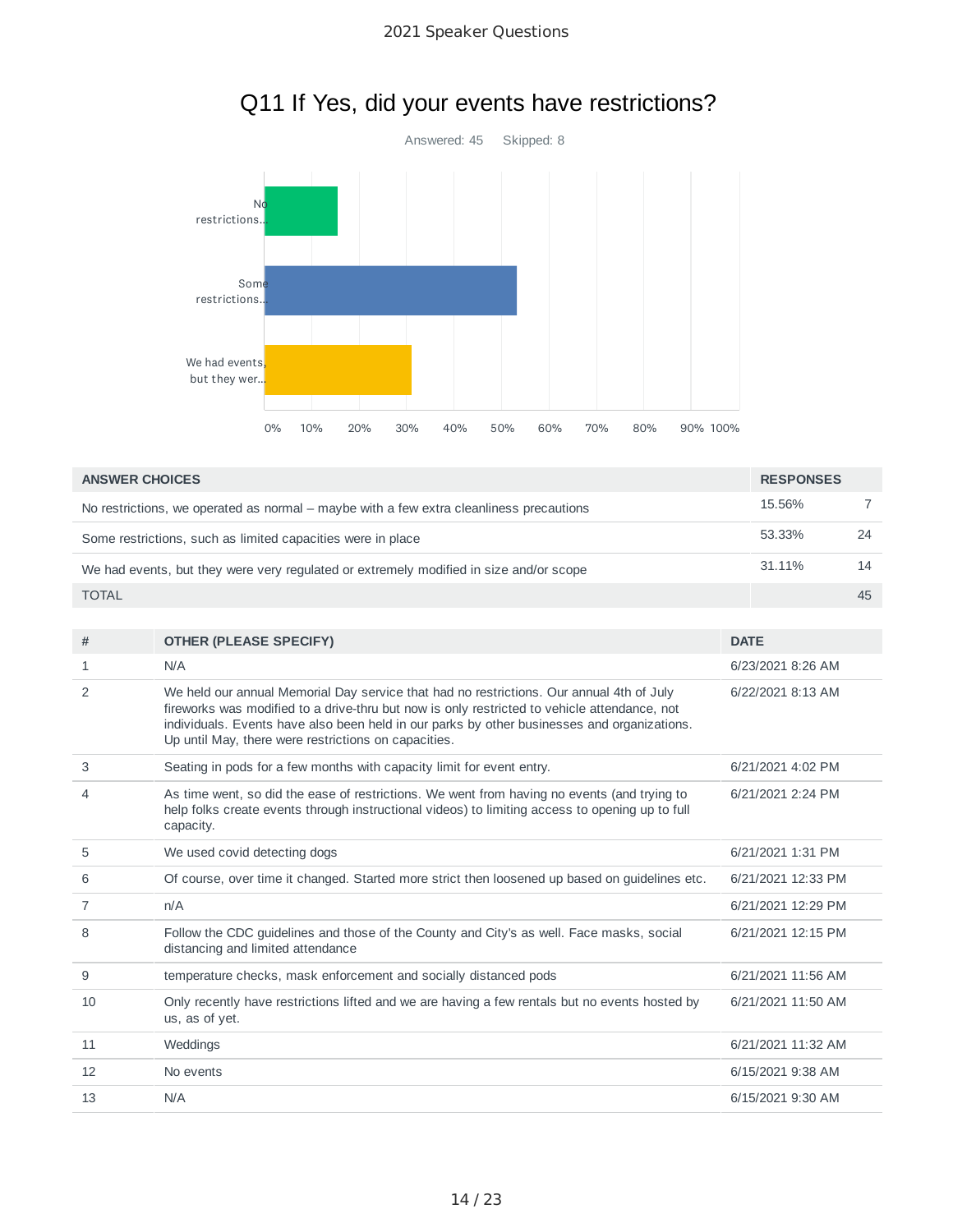### Q12 If Florida law were not an issue, which of the following would best describe your attitude about being asked for vaccination status:



| <b>ANSWER CHOICES</b>                                                                 | <b>RESPONSES</b> |          |
|---------------------------------------------------------------------------------------|------------------|----------|
| I wouldn't mind providing that information because I feel it keeps everyone safer     | 55.77%           | 29       |
| I object to providing that information because I feel it violates my right to privacy | 25.00%           | 13       |
| It's too much of a hot button issue to be worth the trouble                           | 19.23%           | 10       |
| I don't know enough about vaccines to know if it's worth the trouble                  | $0.00\%$         | $\Omega$ |
| <b>TOTAL</b>                                                                          |                  | 52       |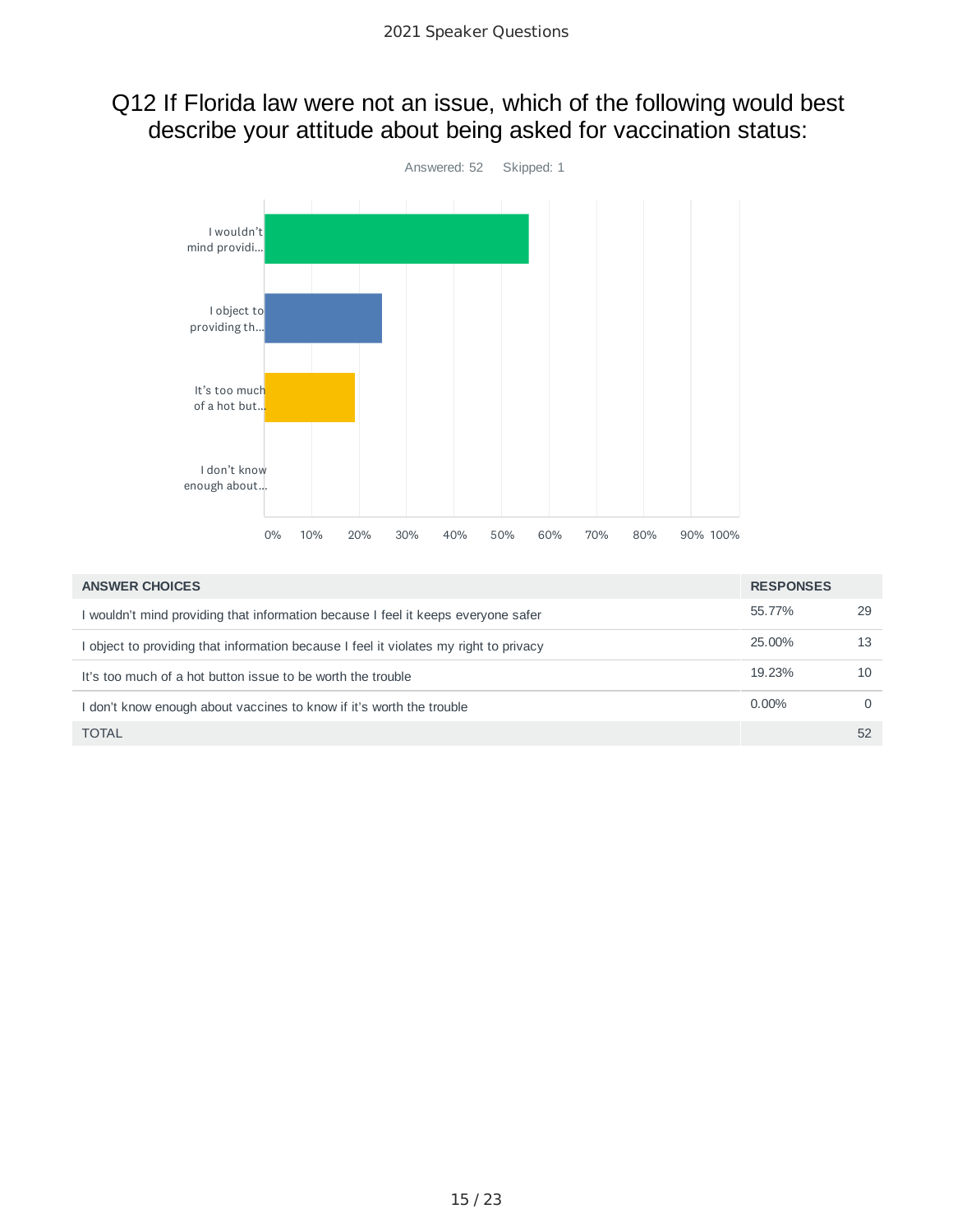### Q13 Before you were vaccinated (if you have been vaccinated), what were you comfortable doing with other people at an event (mark all that apply):



| <b>ANSWER CHOICES</b>                                                                       |                                                                                                                                                                                                                     |             |                    | <b>RESPONSES</b> |
|---------------------------------------------------------------------------------------------|---------------------------------------------------------------------------------------------------------------------------------------------------------------------------------------------------------------------|-------------|--------------------|------------------|
| Sitting outside while wearing a face covering and maintaining six feet of physical distance |                                                                                                                                                                                                                     |             |                    | 27               |
|                                                                                             | Sitting inside while wearing a face covering and maintaining six feet of physical distance                                                                                                                          |             | 39.62%             | 21               |
|                                                                                             | Sitting inside with no face covering or physical distancing                                                                                                                                                         |             | 16.98%             | 9                |
|                                                                                             | Sitting inside with no face covering or physical distancing next to someone you know is not vaccinated                                                                                                              |             | 9.43%              | 5                |
| I am not vaccinated.                                                                        |                                                                                                                                                                                                                     |             | 18.87%             | 10               |
|                                                                                             | I prefer to not answer this question.                                                                                                                                                                               |             | 7.55%              | 4                |
| Other (please specify)                                                                      |                                                                                                                                                                                                                     |             |                    | 4                |
| Total Respondents: 53                                                                       |                                                                                                                                                                                                                     |             |                    |                  |
|                                                                                             |                                                                                                                                                                                                                     |             |                    |                  |
| #                                                                                           | <b>OTHER (PLEASE SPECIFY)</b>                                                                                                                                                                                       | <b>DATE</b> |                    |                  |
| 1                                                                                           | I still prefer sitting outside to being inside but will go inside because I have been vaccinated. I<br>would hesitate to go to a movie. I will most definitely wear a mask while flying (and I hate<br>masks!).     |             | 6/21/2021 2:24 PM  |                  |
| 2                                                                                           | Since vaccinations are highly recommended yet optional, it would be difficult to know if people<br>who say they were vaccinated really are especially if they're still testing positive                             |             | 6/21/2021 12:15 PM |                  |
| 3                                                                                           | sitting outside while wearing a face covering and maintaining 6ft of physical distance but also<br>with limited # of people. I would not have gone to any large gatherings, even with these<br>precautions in place |             | 6/21/2021 11:45 AM |                  |
| $\overline{4}$                                                                              | My 7 year old and I spent 13 months completely quarantined from other people. We did not go<br>in stores, restaurants or family members homes                                                                       |             | 6/16/2021 5:38 PM  |                  |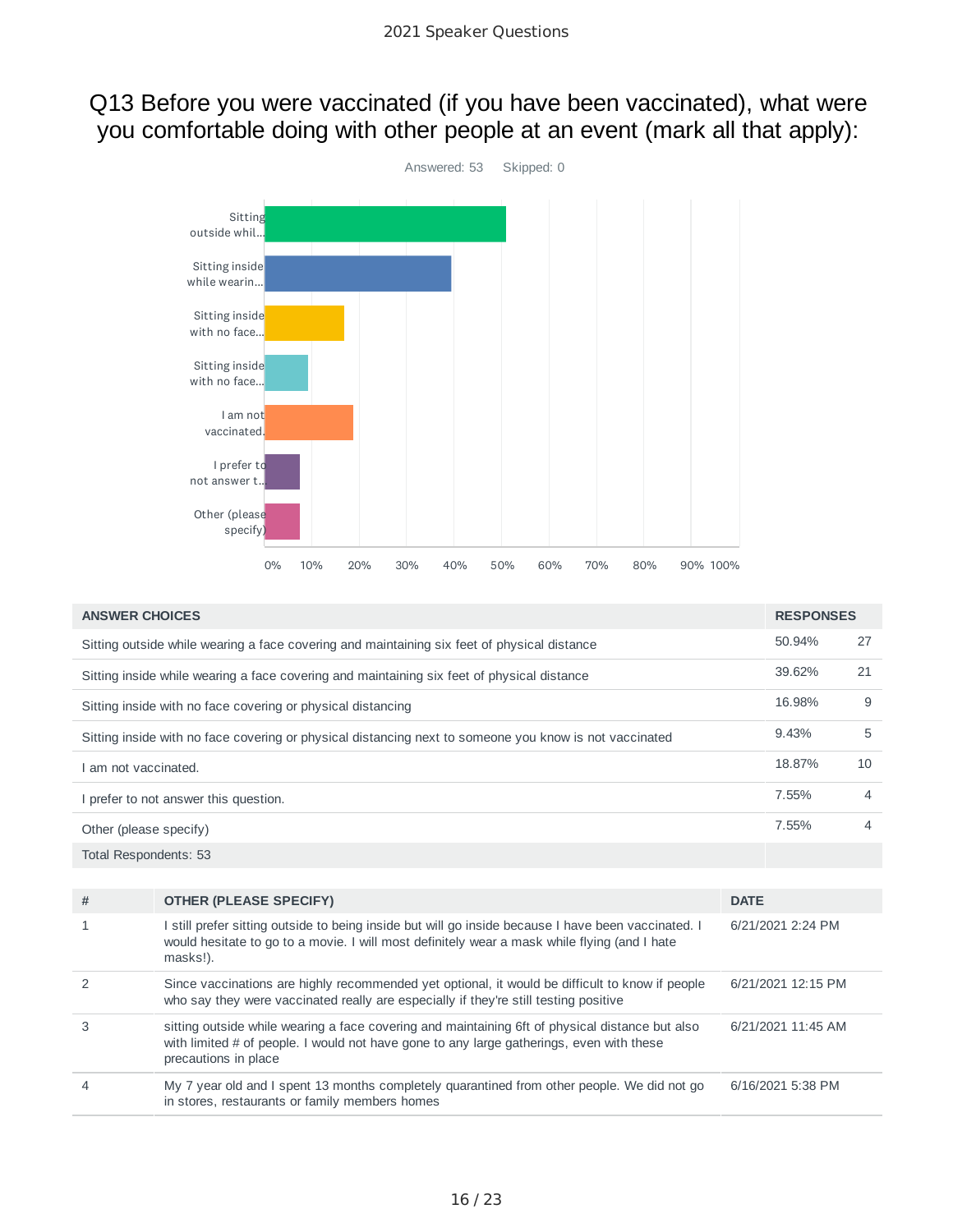### Q14 When you are attending an event, which of the following best describes your attitude about risk:



| <b>ANSWER CHOICES</b>                                                                                            | <b>RESPONSES</b> |    |
|------------------------------------------------------------------------------------------------------------------|------------------|----|
| I never let down my guard, so I am just as observant of risks and hazards as I am normally                       | 62.26%           | 33 |
| I tend to focus on the event itself and figure that the organizer or venue has mitigated health and safety risks | 37.74%           | 20 |
| <b>TOTAL</b>                                                                                                     |                  | 53 |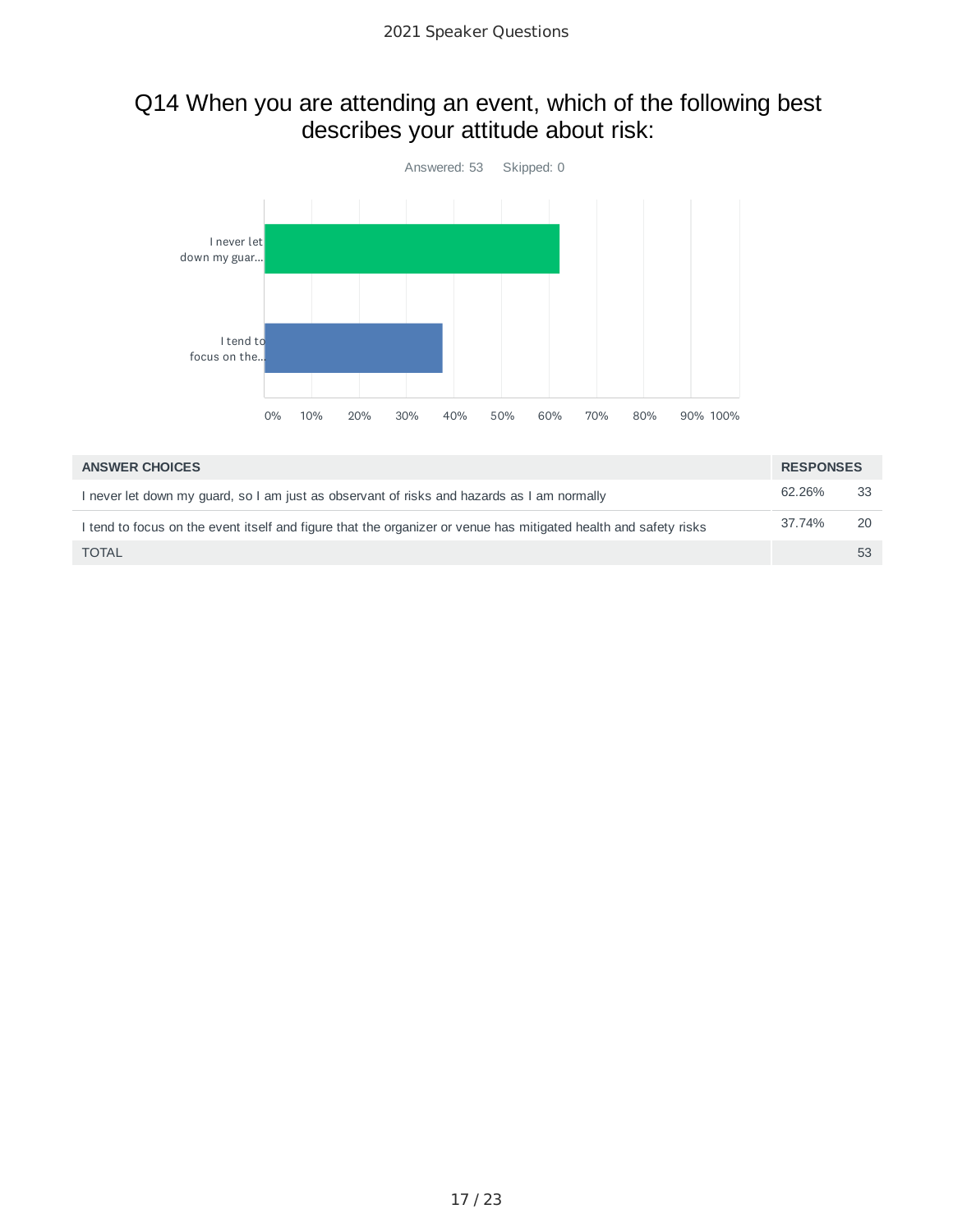#### Q15 What is your organization's level of readiness for a multicultural approach? Scale of 1-10 with 1 being not ready and 10 being completely ready.

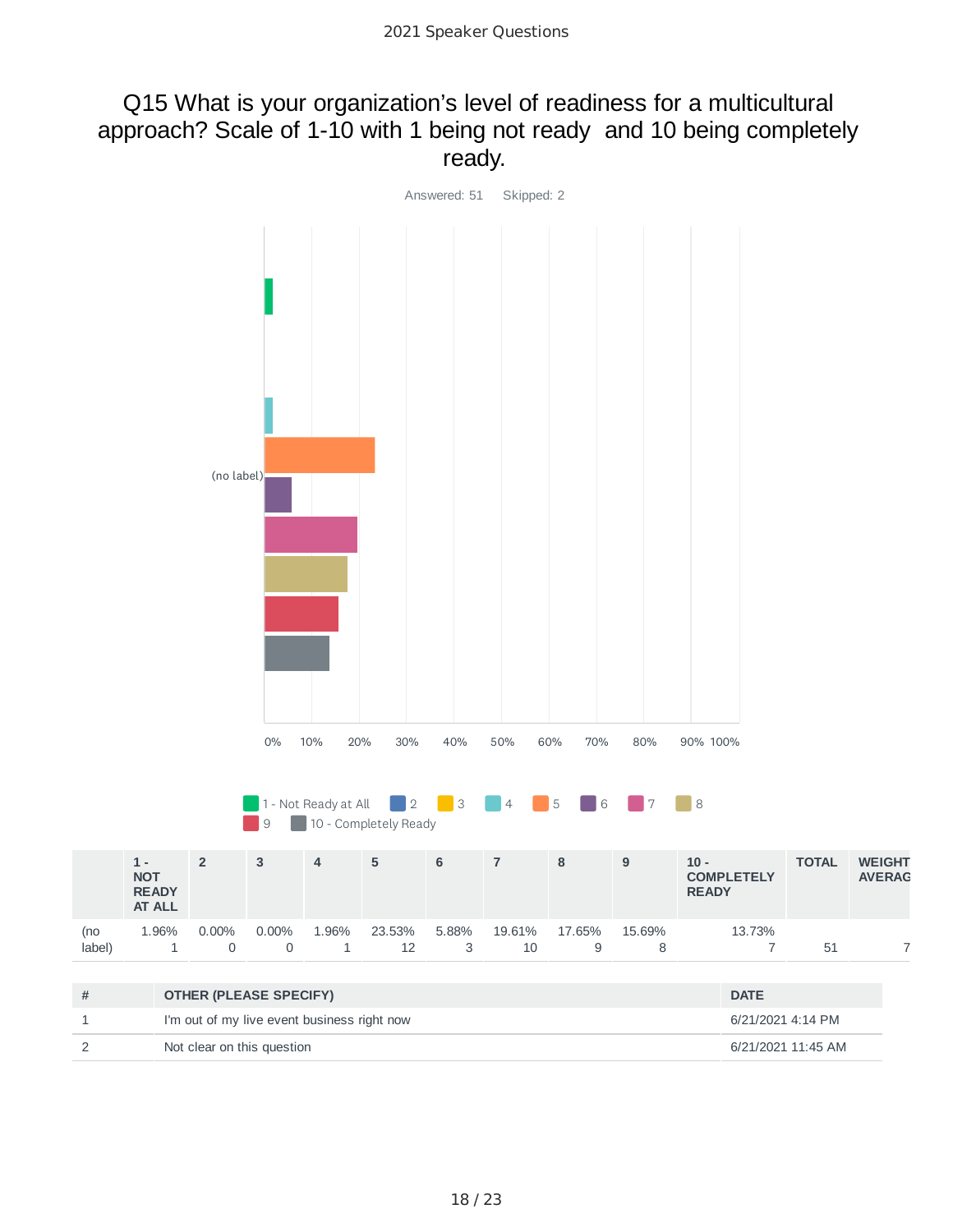### Q16 What is the order in which your organization would more likely address its audiences from a multicultural standpoint? Please order from 1 to 4 with 1 being the first/primary audience.



|                           |        | $\overline{2}$ | 3      | 4      | <b>TOTAL</b> | <b>SCORE</b> |
|---------------------------|--------|----------------|--------|--------|--------------|--------------|
| <b>Employees</b>          | 37.50% | 20.83%         | 22.92% | 18.75% |              |              |
|                           | 18     | 10             | 11     | 9      | 48           | 2.77         |
| End Consumers/Customers   | 8.33%  | 39.58%         | 37.50% | 14.58% |              |              |
|                           | 4      | 19             | 18     |        | 48           | 2.42         |
| <b>Vendors</b>            | 4.35%  | 8.70%          | 32.61% | 54.35% |              |              |
|                           | 2      | 4              | 15     | 25     | 46           | 1.63         |
| Community (Social Impact) | 53.19% | 31.91%         | 4.26%  | 10.64% |              |              |
|                           | 25     | 15             |        | 5      | 47           | 3.28         |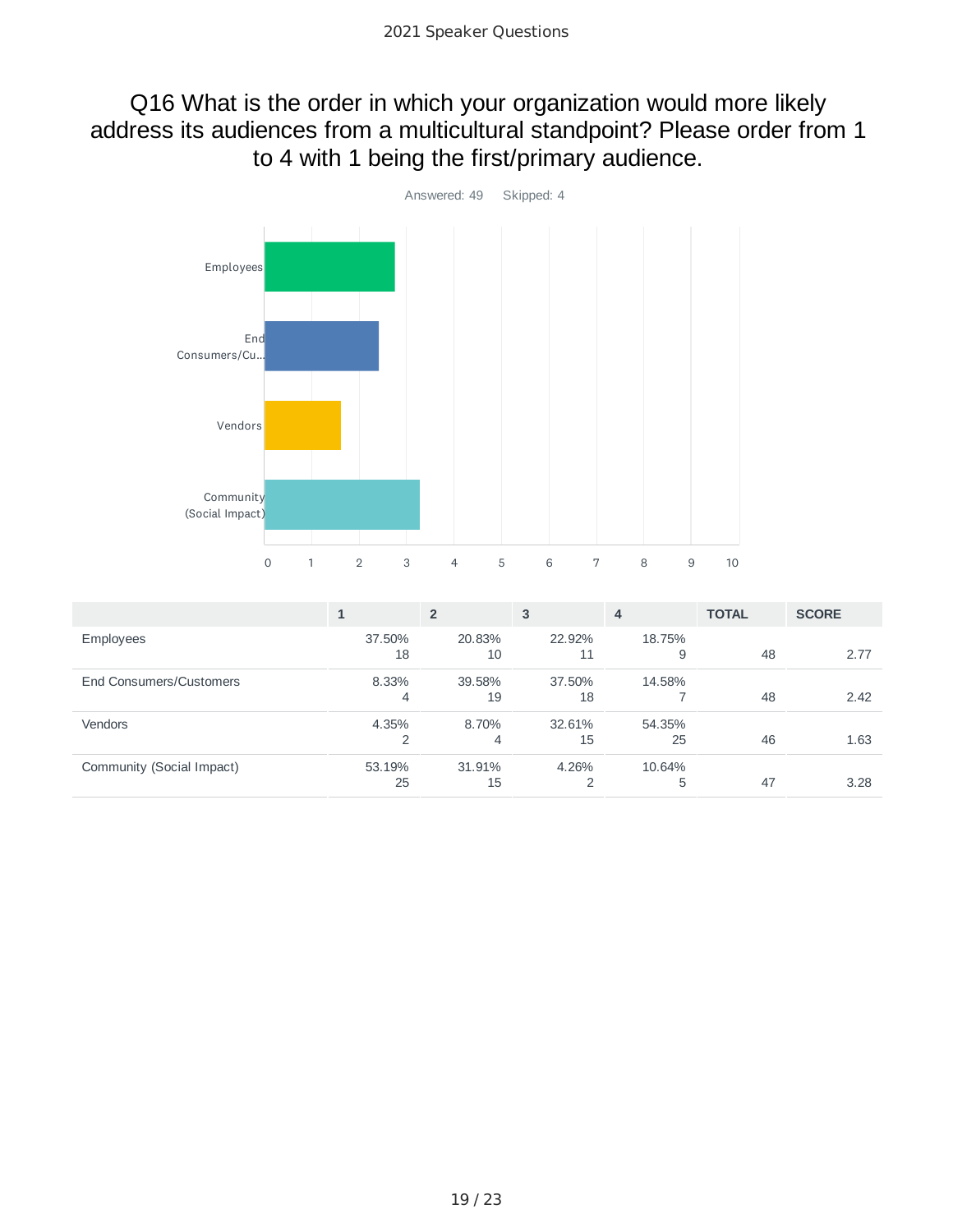## Q17 What is the most likely investment your organization would make to start addressing multicultural audiences?



| <b>ANSWER CHOICES</b>                                                                       | <b>RESPONSES</b> |    |
|---------------------------------------------------------------------------------------------|------------------|----|
| None of the above                                                                           | 25.53%           | 12 |
| Engage an external vendor to support with developing a strategy and implementation          | 12.77%           | 6  |
| Assign to an existing department (i.e. Marketing, Human, Resources, Community Relations)    | 38.30%           | 18 |
| Create a dedicated role/position internally to hire or promote from within the organization | 10.64%           | 5  |
| Develop a Multicultural Employee Resource Group to serve as a sounding board                | 12.77%           | 6  |
| <b>TOTAL</b>                                                                                |                  | 47 |
|                                                                                             |                  |    |

| # | <b>OTHER (PLEASE SPECIFY)</b>                                                                                                                                                                                                                                                                       | <b>DATE</b>        |
|---|-----------------------------------------------------------------------------------------------------------------------------------------------------------------------------------------------------------------------------------------------------------------------------------------------------|--------------------|
|   | am not party to that decision.                                                                                                                                                                                                                                                                      | 6/21/2021 2:24 PM  |
|   | The City of Oakland Park has hosted multiple Diversity sessions with David Hunt. This has<br>lead to the development of a Diversity Ambassadors group made up of City Staff. We are<br>currently working towards improving our internal culture and plan to branch out to our<br>community overall. | 6/21/2021 11:45 AM |
|   | not sure                                                                                                                                                                                                                                                                                            | 6/21/2021 11:42 AM |
|   | Not large enough of a company for these options                                                                                                                                                                                                                                                     | 6/21/2021 11:32 AM |
|   | not sure                                                                                                                                                                                                                                                                                            | 6/15/2021 9:50 AM  |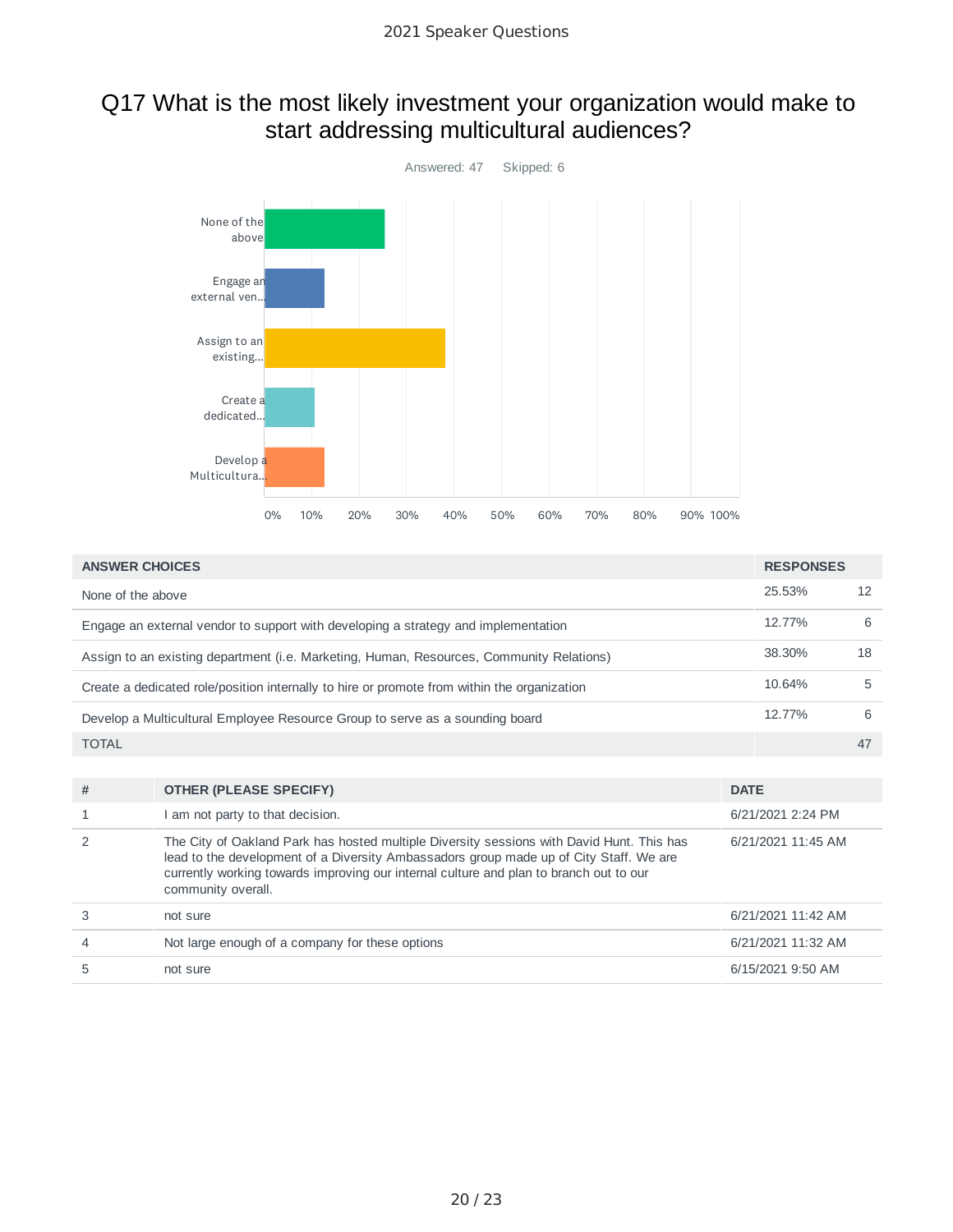### Q18 Have you wanted to go cashless with your event but have had resistance?



| <b>ANSWER CHOICES</b> | <b>RESPONSES</b> |    |
|-----------------------|------------------|----|
| Yes                   | 26.32%           | 10 |
| <b>No</b>             | 73.68%           | 28 |
| <b>TOTAL</b>          |                  | 38 |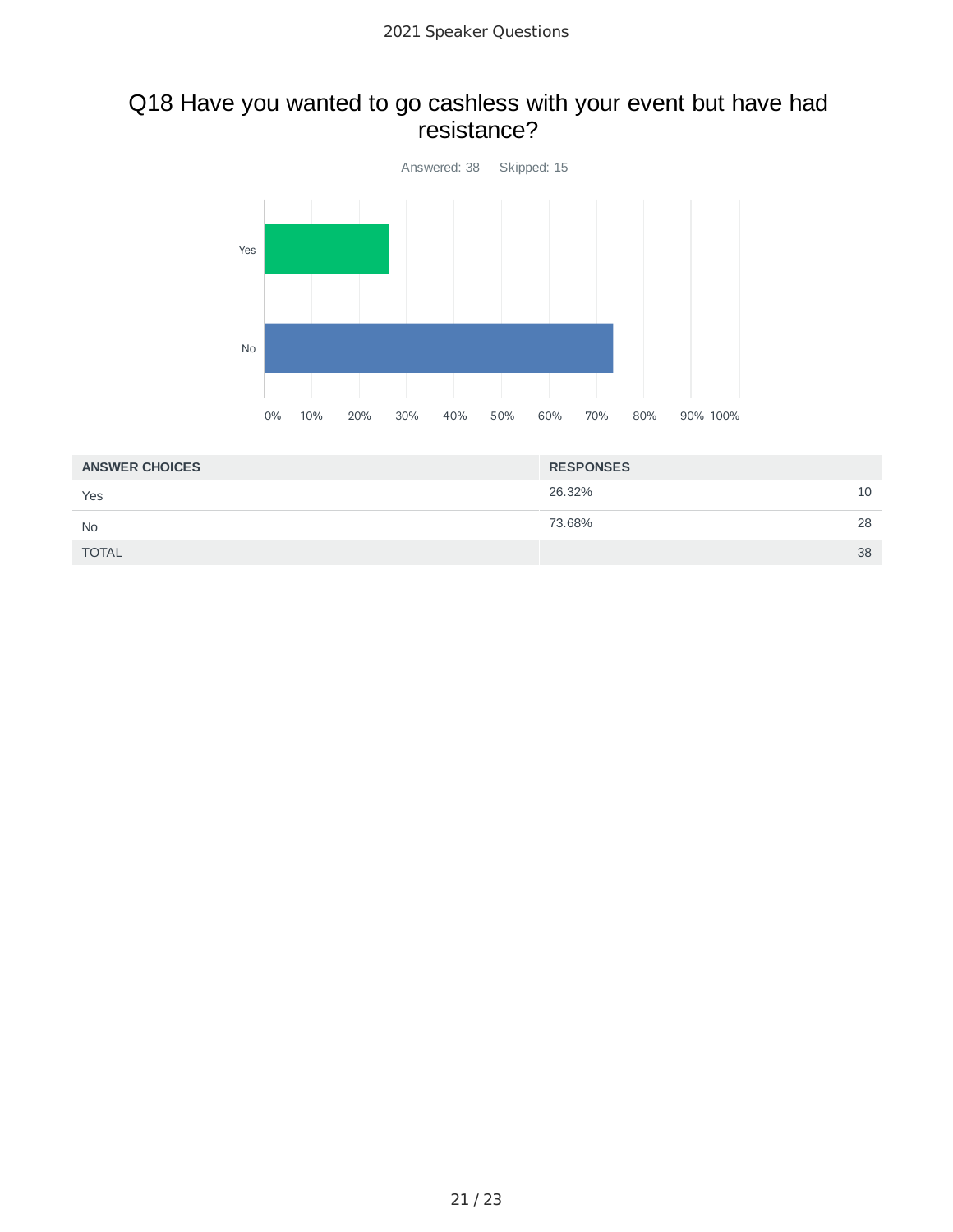## Q19 Do you have areas in your event that have slowly declined in popularity or just seem to not be gaining traction?



| <b>ANSWER CHOICES</b> | <b>RESPONSES</b> |    |
|-----------------------|------------------|----|
| Yes                   | 46.15%           | 18 |
| <b>No</b>             | 53.85%           | 21 |
| <b>TOTAL</b>          |                  | 39 |